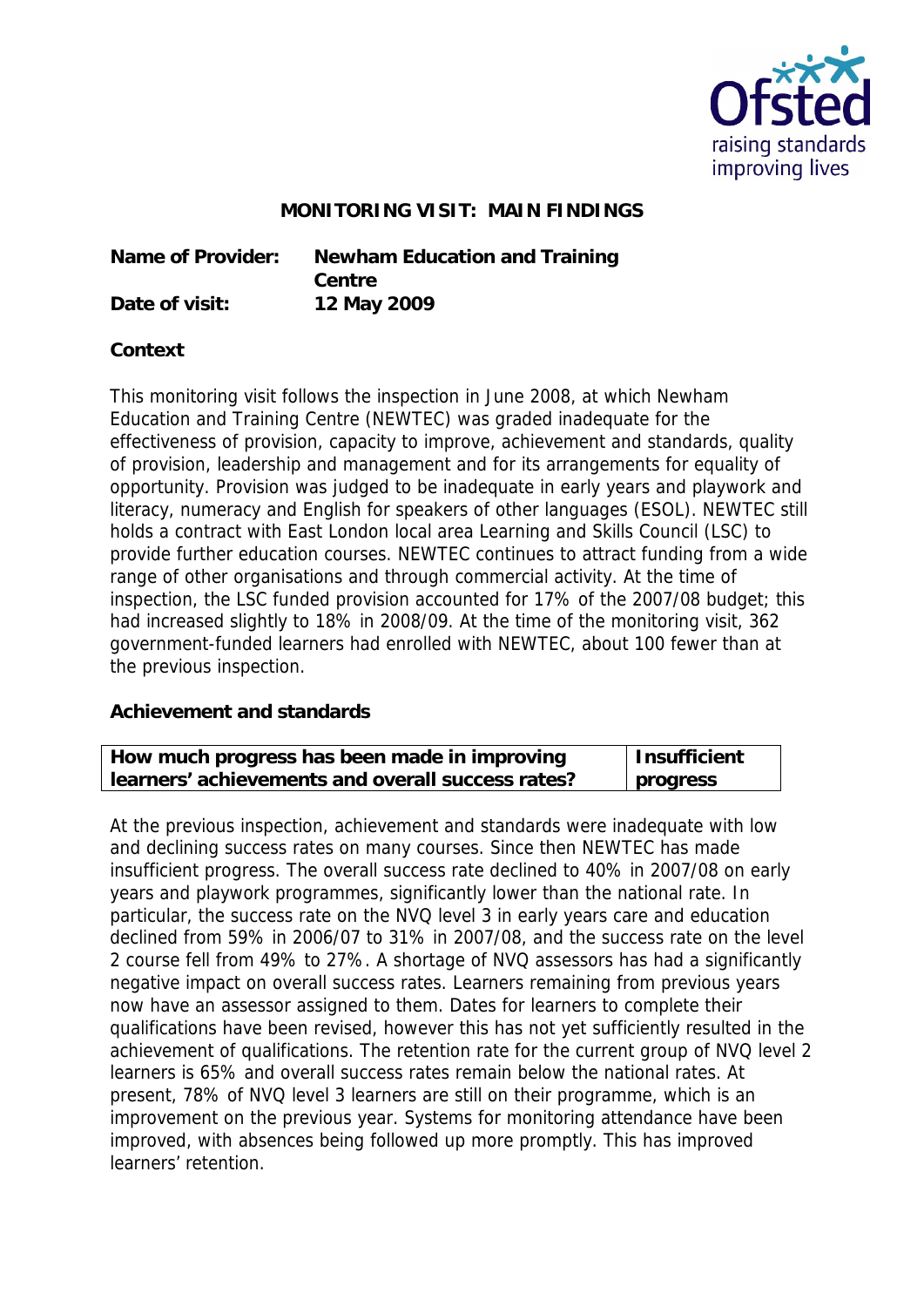

Overall success rates on literacy, numeracy and ESOL programmes improved to 73% in 2007/08. At the previous inspection, overall success rates on entry level courses were low. In 2007/08 they increased to 78%. In the previous year they were 57% at Entry levels 1 and 2 and 48% at Entry level 3. Overall success rates on level 1 courses were satisfactory at the previous inspection and they remain the same at 69% in 2007/08.

**Quality of provision**

| How much progress has NEWTEC made in improving      | Reasonable |
|-----------------------------------------------------|------------|
| the quality of assessment and feedback to learners? | progress   |

At the previous inspection, assessment and feedback to learners were insufficient. Since then, NEWTEC has made reasonable progress and has implemented effective actions to improve the quality of assessment and feedback. It has increased the number of internal verifiers employed from one in the previous year to four. Internal verifiers meet monthly to sample portfolios and assure the quality and consistency of assessment and feedback. All assessors are assigned to an internal verifier who monitors their work and provides feedback on positive aspects of their work and areas for improvement. Assessment and verification of early years and playwork learners' work take place more regularly. NEWTEC recognises the need to further develop its systems for monitoring learners' progress.

Most of NEWTEC's systems that impact on the learners' experience have been reviewed and improved. Initial assessment is now more thorough and greater attention is paid to assessing learners' needs and ensuring they attend the most appropriate level and type of course. Individual learning plans have been improved and now record learners' progress more accurately. A number of tutors have attended training to improve their understanding of how to set more meaningful and measurable targets. Tutors incorporate these now into learning tasks, particularly for literacy, numeracy and ESOL learners.

**Leadership and management**

| How much progress has NEWTEC made to resolve the   Reasonable |          |
|---------------------------------------------------------------|----------|
| adequacy and shortage of assessors?                           | progress |

At the previous inspection, the number of early years and playwork assessors was inadequate. Since then, NEWTEC has taken appropriate steps to ensure it has sufficient and suitably qualified assessors for the number of early years and playwork learners. NEWTEC has recruited more assessors and all learners now have an assessor assigned to them, whereas 290 learners had no assessor in the previous year. Full-time assessors have manageable case loads, each responsible for approximately 24 learners. The lead internal verifier monitors how promptly assessors make their initial contact with learners and the frequency of contact for assessments and progress reviews. NEWTEC has introduced a training record for all staff.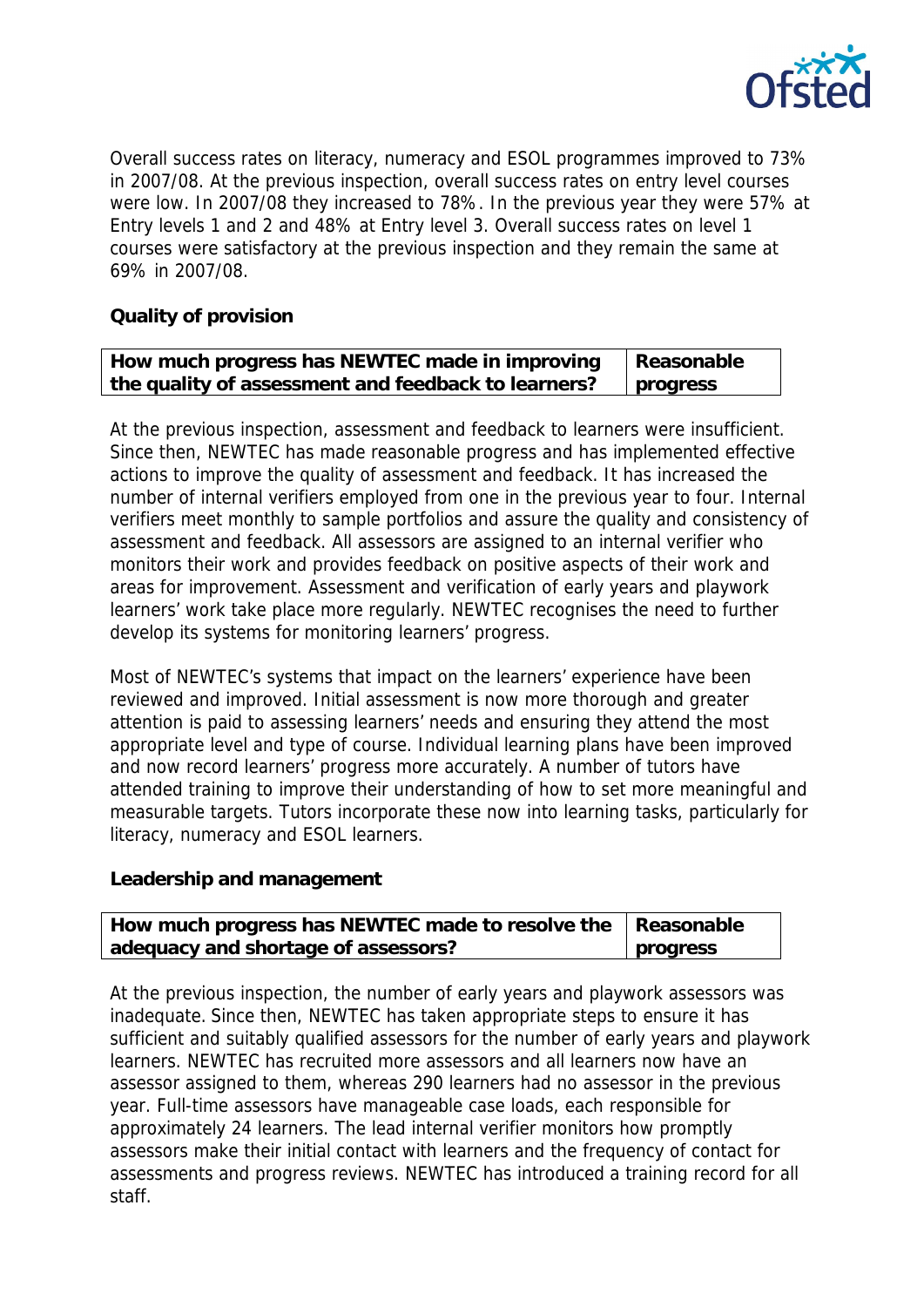

| How much progress has NEWTEC made in improving | Reasonable |
|------------------------------------------------|------------|
| equality and diversity arrangements?           | progress   |

At the previous inspection, NEWTEC did not meet its requirements for equality and diversity. Since then, NEWTEC has re-established its equality and diversity steering group that has been monitoring progress on the action plan every three months. Attendance by steering group members has been varied and was low at the two most recent meetings. Many of the equality and diversity policies have been reviewed and now reflect current legislation. They have action plans, but some are at an early stage of implementation. Few policies are dated or contain version numbers, so it is unclear which of the versions are the most recent. All staff and trustees have received the revised and updated "embracing diversity" training. Tutors' delivery of equality and diversity is monitored through the observation of teaching and learning, with good practice and areas for improvement highlighted.

| How much progress has NEWTEC made to ensure | Reasonable |
|---------------------------------------------|------------|
| adequate safeguarding arrangements?         | progress   |

At the previous inspection, NEWTEC did not sufficiently fulfil its safeguarding requirements. Since then, appropriate action has been taken to improve safeguarding arrangements. All existing staff have had Criminal Records Bureau (CRB) checks. Some more recent members of staff are waiting for their checks to be returned and, until then, a system for supervising them is in place. The human resources department manages the records centrally and ensures that CRB checks are updated every three years. Safeguarding training has been held for trustees, managers and tutors. Adult safeguarding policies were recently written in April 2009 and the Children's policy has been reviewed. Staff and management responsibility for safeguarding has been identified and champions established to keep teams informed about news items and updates.

| How much progress have managers made in                                     | Reasonable |
|-----------------------------------------------------------------------------|------------|
| improving their use of data to evaluate the quality of $\parallel$ progress |            |
| the provision?                                                              |            |

At the previous inspection, the use of data to evaluate the quality of provision was poor. Since then, NEWTEC has introduced a course learner monitoring system and NVQ database to enable the better monitoring of learners' progress and to predict success rates. Updated weekly, these enable managers to review the provision more effectively. Tutors are more aware of their targets and their progress towards achieving them. Tutors have attended raising data awareness workshops that have included imaginative activities, such as tutors using data to tell a story about their course. Managers are starting to gather learners' destination data through the course learner monitoring system, with the intention of being able to analyse trends.

NEWTEC has identified learner groups that are under-represented and has set actions to improve participation by men on childcare courses. More recently, performance data has been analysed by diverse group and a report produced for the